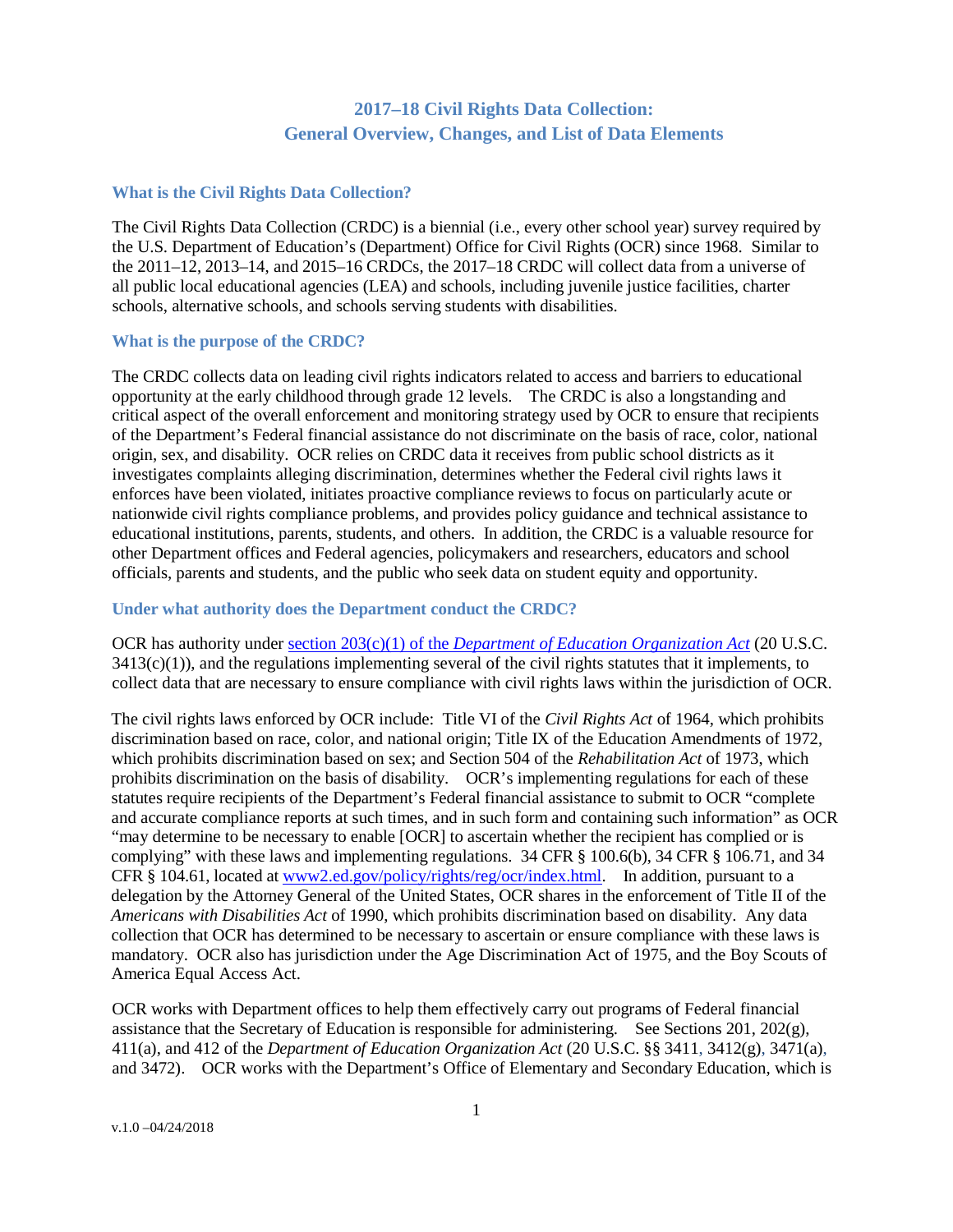responsible for administering the *Elementary and Secondary Education Act* of 1965 (*ESEA*). Section 9533 of the *ESEA* (20 U.S.C. § 7913) prohibits discrimination in the administration of the *ESEA* in violation of the Fifth or Fourteenth Amendments to the Constitution. In addition, Section 9534 of the *ESEA* (20 U.S.C. § 7914) prohibits discrimination in funded programs on the basis of race, color, religion, sex (except as otherwise permitted under Title IX), national origin, or disability. Thus, in addition to OCR's authority described above, the *ESEA* provides authority for the Department to mandate that LEAs respond to this data collection.

### **What is different in the 2017–18 CRDC?**

The 2017–18 CRDC is similar to the 2015–16 CRDC previously approved by OMB in December 2015. A few changes were made to the CRDC, and those changes will have the net effect of reducing burden on school districts. For the 2017–18 school year, the CRDC will collect data on computer science classes and school internet access. The collection of these new data will be optional for the 2017–18 CRDC. In addition, the CRDC will no longer collect data on high school equivalency course exam results, and Advanced Placement course exam results. Finally, student chronic absenteeism data will no longer be collected by the CRDC because the data will be obtained through the ED*Facts* collection.

OMB approved the changes to the CRDC under the Paperwork Reduction Act on October 16, 2017, under Control Number 1870-0504. All the documentation submitted to OMB can be found at this [link.](http://www.reginfo.gov/public/do/PRAViewICR?ref_nbr=201702-1870-001)

Almost all of the data elements that were previously collected by the 2015–16 CRDC will continue to be collected by the 2017–18 CRDC. A complete list of data elements included in the 2017–18 CRDC is found in the appendix.

The following data elements are new and optional for the 2017–18 CRDC:

- Number of computer science classes in grades 9-12.
- Number of computer science classes in grades 9-12 taught by teachers with a computer science certification.
- Number of students enrolled in computer science classes in grades 9-12 (disaggregated by race, sex, disability-Individuals with Disabilities Education Act (IDEA), English Learner (EL)).
- Number of students enrolled in Advanced Placement (AP) computer science in grades 9-12 (disaggregated by race, sex, disability-IDEA, EL).
- Whether the school is connected to the Internet through fiber-optic connection.
- Whether the school has Wi-Fi access in every classroom.
- Whether the school allows students to take home school-issued devices that can be used to access the Internet for student learning.
- Whether the school allows students to bring to school student-owned devices that can be used to access the Internet for student learning.
- Number of Wi-Fi enabled devices provided by the school to students for student learning use.

The following data elements were dropped for the 2017–18 CRDC:

- Number of students ages 16-19 who participated in LEA-operated high school equivalency exam preparation program, succeeded on test, and received high school equivalency credential (disaggregated by race, sex, disability-IDEA, EL).
- Number of students enrolled in one or more Advanced Placement (AP) courses who received a qualifying score on one or more AP exams.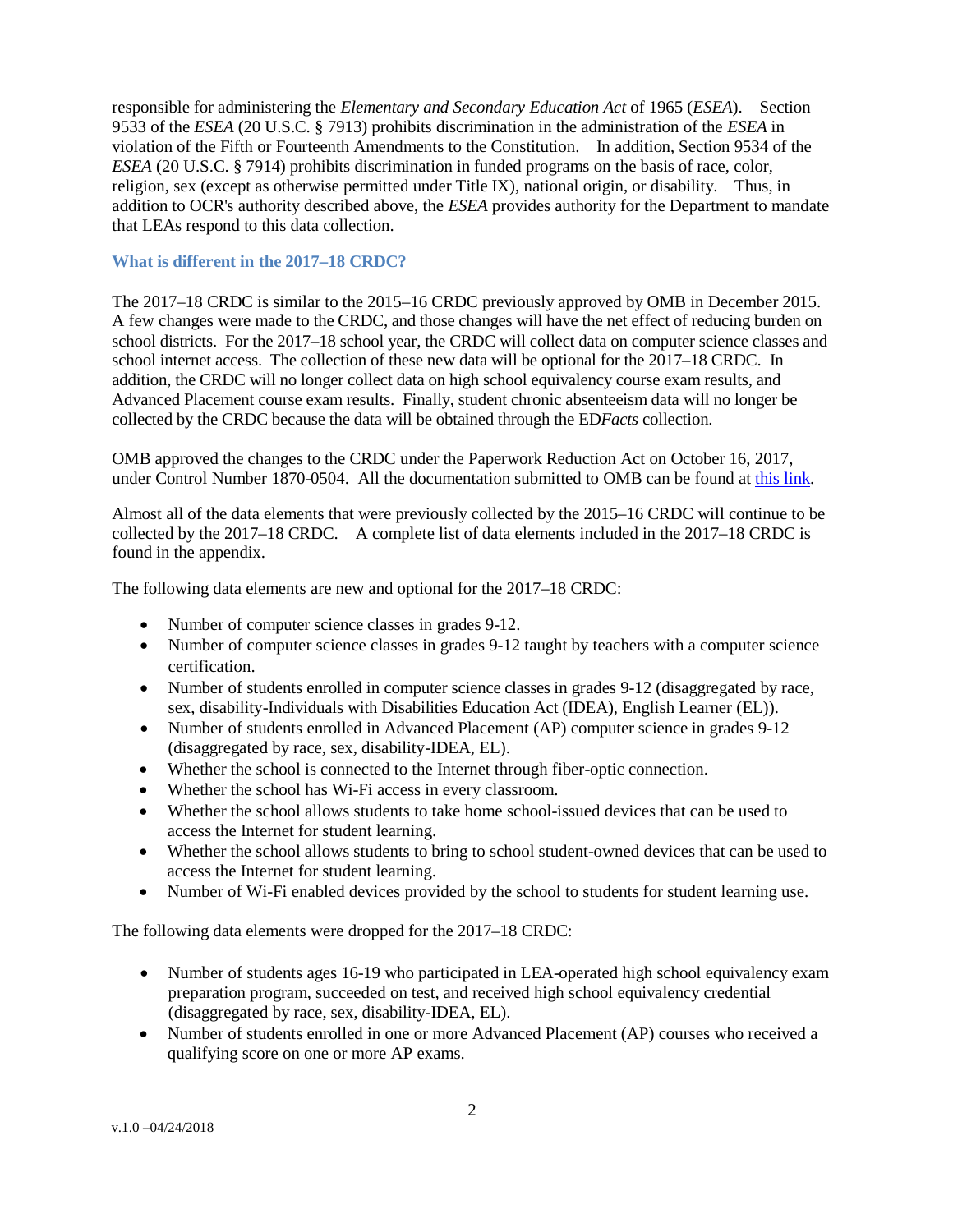- Number of students enrolled in one or more Advanced Placement (AP) courses who did not receive a qualifying score on any AP exams.
- Number of students absent 15 or more school days (disaggregated by race, sex, disability-IDEA, disability-504 only, EL).

### **Which data for the CRDC are being collected through ED***Facts***?**

To reduce the burden on LEAs, beginning with the 2009–10 CRDC, OCR leveraged data submitted to the Department by state educational agencies (SEA). Specifically, school-level data on the number of students served under the *Individuals with Disabilities Education Act* (*IDEA*) by disability category or educational environment, and school-level data on the number of high school completers, collected by the both the CRDC and the ED*Facts* collection, were dropped from the CRDC. Beginning with the 2009–10 CRDC, the ED*Facts* data were merged into the CRDC data set to provide more complete and robust data for civil rights purposes, but with no additional burden on LEAs. Beginning with the 2017– 18 CRDC, student chronic absenteeism data will no longer be collected by the CRDC. The Department began collecting that school-level data from SEAs through the ED*Facts* collection, beginning with data for the 2016–17 school year. For the CRDC, OCR will continue to leverage school-level data submitted through ED*Facts* to reduce the burden on LEAs.

### **How can I find out more about the CRDC and OCR?**

For more information about the CRDC and OCR, please visit: [http://crdc.ed.gov.](http://crdc.ed.gov/)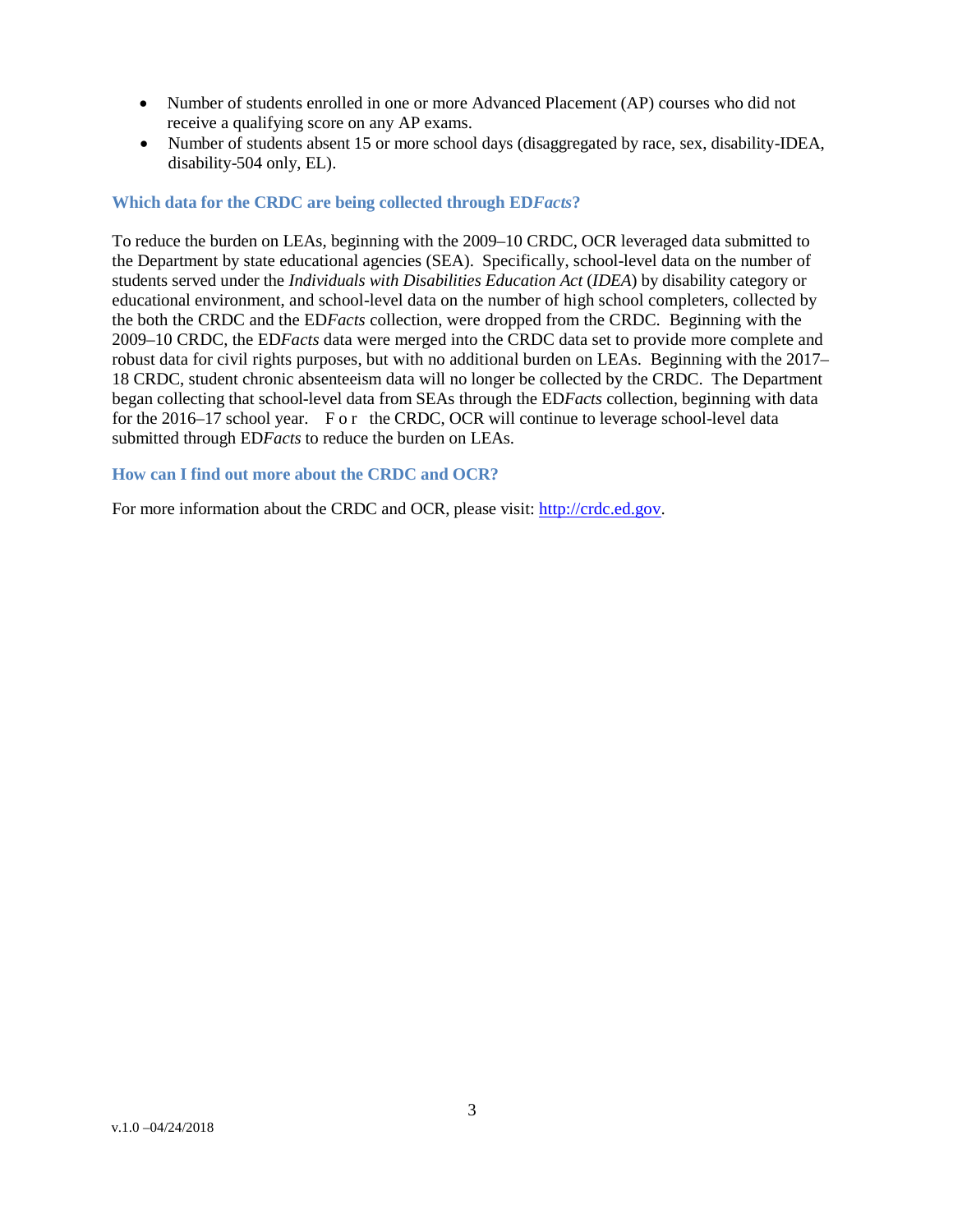### **Appendix: List of CRDC Data Elements for School Year 2017–18**

All of the data elements for the 2017–18 CRDC are presented below. Data elements that are new and optional for the 2017–18 CRDC are underlined. Data elements without formatting were previously collected in the CRDC, and will continue to be collected.

### **School & District Characteristics**

- Number of public schools (LEA).
- Grades offered (PS-12) (PS refers to preschool and excludes children age birth to 2 years).
- Whether an ungraded school has mainly elementary school age students; middle school age students; high school age students; elementary and middle school age students; middle and high school age students; elementary middle, and high school age students.
- Number of students (PS-12) enrolled in LEA and served in LEA and non-LEA facilities only (LEA).
- Number of students (PS-12) enrolled in LEA and served in non-LEA facilities only (LEA).
- Total number of students enrolled in school (disaggregated by race, sex, disability-IDEA, disability-504 only, EL).
- Number of students with disabilities (disaggregated by race, sex, EL).
- Number of EL students and number of students enrolled in EL programs (disaggregated by race, sex, disability-IDEA).
- Whether the school is operating a magnet program for all students or some students within the school (and if so, whether entire school population participates in the magnet program).
- Whether the school is an alternative school (and if so, for academic or discipline or both).
- Whether the school is focused primarily on serving students with disabilities.
- Whether the school is a charter school.
- For justice facility only:
	- o Type of facility (pre- or post-adjudication/conviction or both);
	- o Number of days that makeup the justice facility's regular school year;
	- o Total number of hours per week that educational program is offered during regular school year;
	- o Number of students who participated in educational program for less than 15 calendar days; 15-30 calendar days; 31-90 calendar days; 91-180 calendar days; more than 180 calendar days.
- Number of single-sex academic classes (with males only; with females only) in the following courses/subject areas:
	- o Algebra I, Geometry, and/or Algebra II;
	- o Other mathematics;
	- o Science;
	- o English/reading/language arts; and
	- o Other academic subjects.
- Whether an LEA has civil rights coordinators for discrimination against students on basis of sex, race, and disability (and contact information) (LEA).
- Whether an LEA is covered by desegregation order or plan (LEA).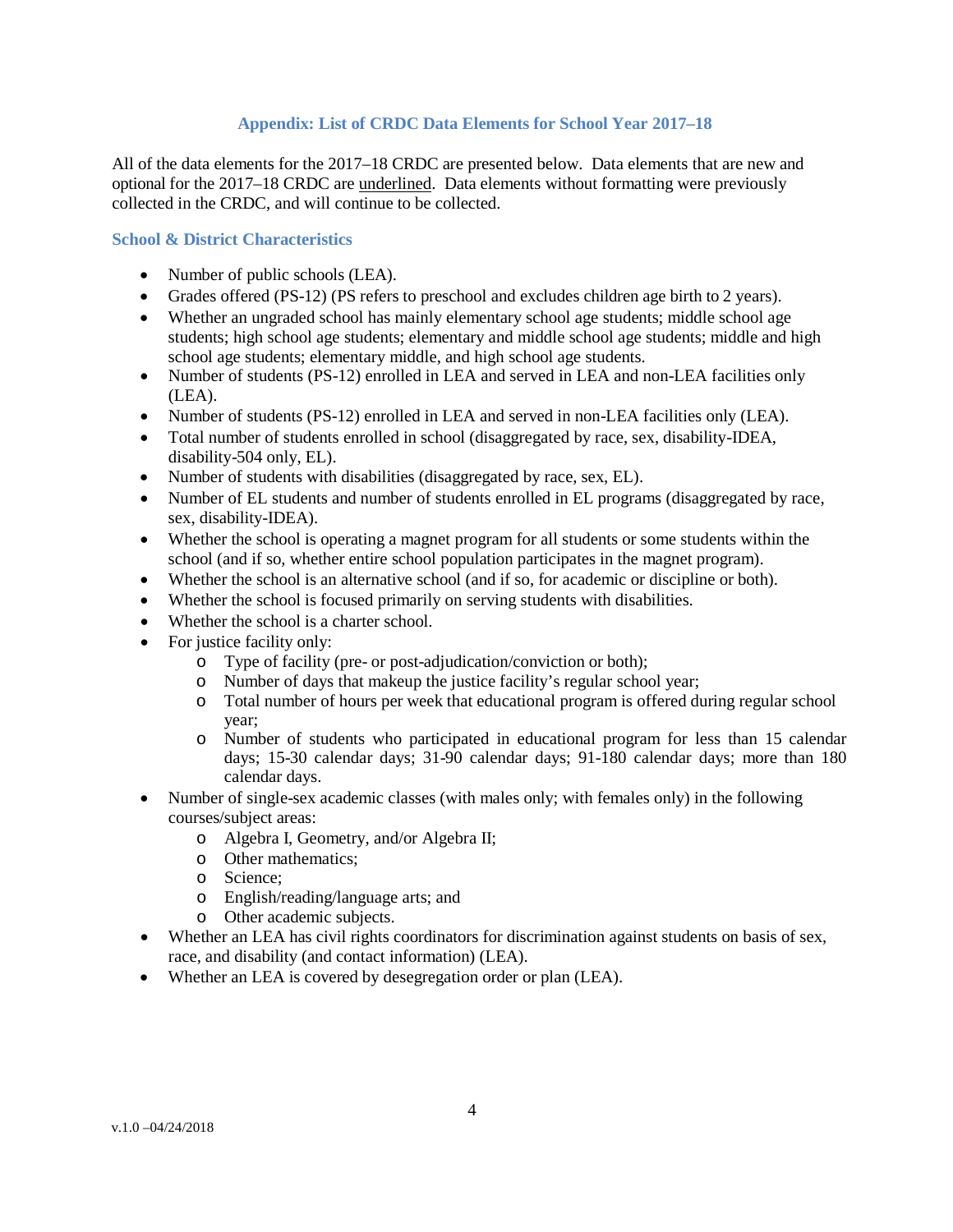# **Discipline**

- Students (K-12) who received one or more in-school suspension:
	- o Number of students without disabilities who received one or more in-school suspension (disaggregated by race, sex, EL); and
	- o Number of students with disabilities who received one or more in-school suspension (disaggregated by race, sex, disability-504 only, EL).
- Students who received one out-of-school suspension:
	- o Number of preschool students who received one out-of-school suspension (disaggregated by race, sex, disability-IDEA, EL);
	- o Number of K-12 students without disabilities who received one out-of-school suspension (disaggregated by race, sex, EL); and
	- o Number of K-12 students with disabilities who received one out-of-school suspension (disaggregated by race, sex, disability-504 only, EL).
- Students who received more than one out-of-school suspension:
	- o Number of preschool students who received more than one out-of-school suspension (disaggregated by race, sex, disability-IDEA, EL);
	- o Number of K-12 students without disabilities who received more than one out-of-school suspension (disaggregated by race, sex, EL); and
	- o Number of K-12 students with disabilities who received more than one out-of-school suspension (disaggregated by race, sex, disability-504 only, EL).
- Number of preschool students who were expelled (disaggregated by race, sex, disability-IDEA, EL).
- Students (K-12) who were expelled (with educational services; without educational services; because of zero-tolerance policies):
	- o Number of students without disabilities who were expelled (with educational services; without educational services; because of zero-tolerance policies) (disaggregated by race, sex, EL);
	- o Number of students with disabilities who were expelled (with educational services; without educational services; because of zero-tolerance policies) (disaggregated by race, sex, disability-504 only, EL).
- Students (K-12) who were transferred for disciplinary reasons to alternative school
	- o Number of students without disabilities who were transferred for disciplinary reasons to alternative school (disaggregated by race, sex, EL);
	- o Number of students with disabilities who were transferred for disciplinary reasons to alternative school (disaggregated by race, sex, disability-504 only, EL).
- Students (K-12) who were referred to law enforcement agency or official:
	- o Number of students without disabilities who were referred to law enforcement agency or official (disaggregated by race, sex, EL); and
	- o Number of students with disabilities who were referred to law enforcement agency or official (disaggregated by race, sex, disability-504 only, EL).
- Students (K-12) who were arrested for school-related activity:
	- o Number of students without disabilities who were arrested for school-related activity (disaggregated by race, sex, EL); and
	- o Number of students with disabilities who were arrested for school-related activity (disaggregated by race, sex, disability-504 only, EL).
- Students who received corporal punishment:
	- o Number of preschool students (ages 3-5 years) who received corporal punishment (disaggregated by race, sex, disability-IDEA, EL);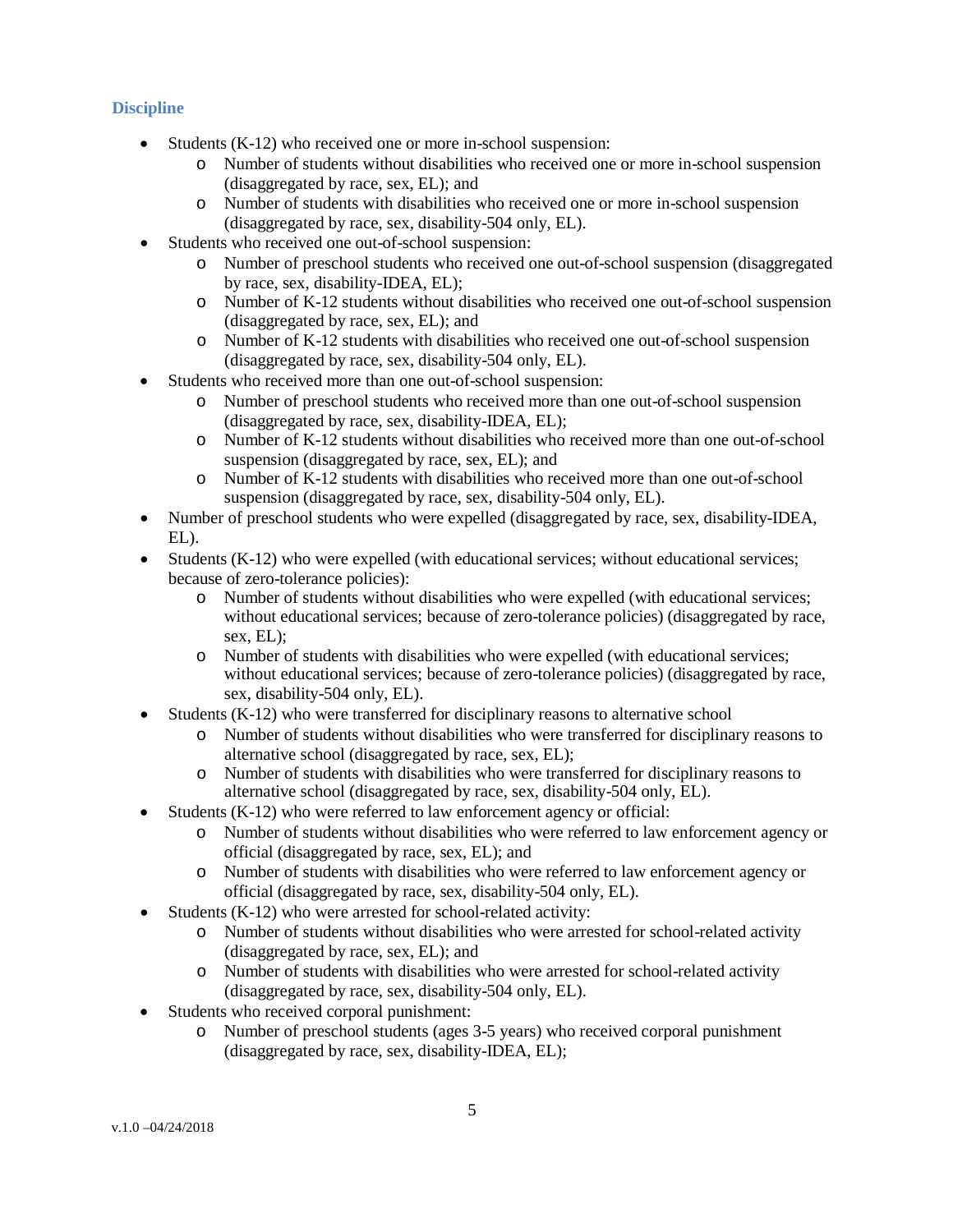- o Number of K-12 students without disabilities who received corporal punishment (disaggregated by race, sex, EL); and
- o Number of K-12 students with disabilities who received corporal punishment (disaggregated by race, sex, disability-504 only, EL).
- Number of instances of corporal punishment that preschool students received (disaggregated by all preschool students, preschool students with disabilities-IDEA).
- Number of instances of out-of-school suspensions that preschool students received (disaggregated by all preschool students, preschool students with disabilities-IDEA).
- Number of instances of corporal punishment that K-12 students received (disaggregated by students without disabilities, students with disabilities).
- Number of instances of out-of-school suspensions that K-12 students received (disaggregated by students without disabilities, students with disabilities-IDEA, students with disabilities-504 only).
- Number of school days missed by K-12 students who received out-of-school suspensions (disaggregated by race, sex, disability-IDEA, disability-504 only, EL).

## **Offenses**

- Number of documented incidents that occurred at the school of:
	- o Robbery with a weapon;
	- o Robbery with a firearm or explosive device;
	- o Robbery without a weapon;
	- o Physical attack or fight with a weapon;
	- o Physical attack or fight with a firearm or explosive device;
	- o Physical attack or fight without a weapon;
	- o Threat of physical attack with a weapon;
	- o Threat of physical attack with a firearm or explosive device;
	- o Threat of physical attack without a weapon;
	- o Rape or attempted rape;
	- o Sexual assault (other than rape);
	- o Possession of a firearm or explosive device;
- Whether any of the school's students, faculty, or staff died as a result of a homicide committed at the school.
- Whether there has been at least one incident at the school that involved a shooting (regardless of whether anyone was hurt).

## **Harassment and Bullying**

- Number of reported allegations of harassment or bullying of K-12 students on the basis of: sex; race, color, or national origin; disability; sexual orientation; religion.
- Number of K-12 students reported as harassed or bullied on the basis of: sex; race, color, or national origin; disability (disaggregated by race, sex, disability-IDEA, disability-504 only, EL).
- Number of K-12 students disciplined for engaging in harassment or bullying on the basis of: sex; race, color, or national origin; disability (disaggregated by race, sex, disability-IDEA, disability-504 only, EL).
- Existence of harassment or bullying policies (LEA).

### **Restraint and Seclusion**

- Students (K-12) subjected to mechanical restraint:
	- o Number of non-IDEA students subjected to mechanical restraint (disaggregated by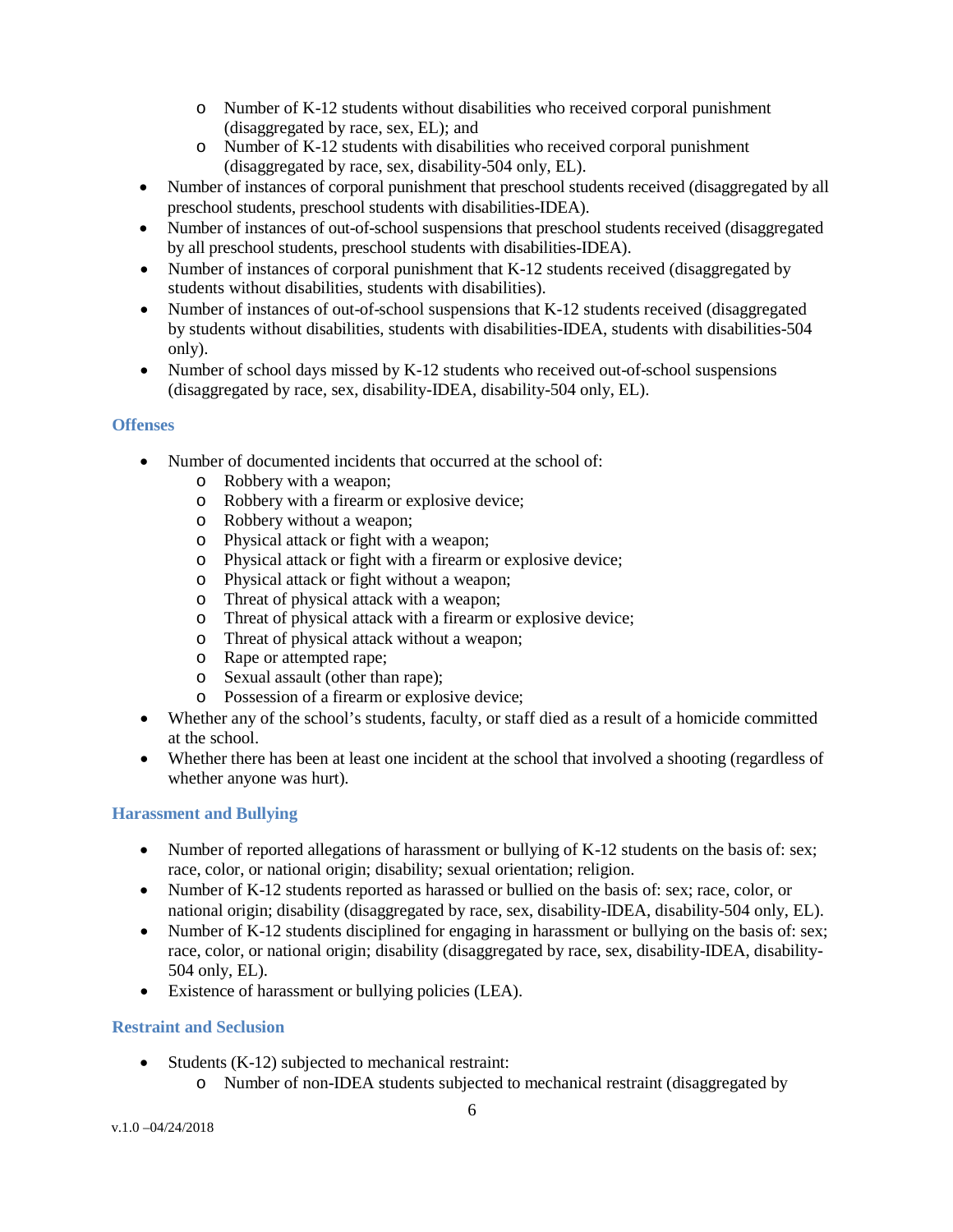race, sex, disability-504 only, EL); and

- o Number of students with disabilities (IDEA) subjected to mechanical restraint (disaggregated by race, sex, EL).
- Students (K-12) subjected to physical restraint:
	- o Number of non-IDEA students subjected to physical restraint (disaggregated by race, sex, disability-504 only, EL); and
	- o Number of students with disabilities (IDEA) subjected to physical restraint (disaggregated by race, sex, EL).
- Students (K-12) subjected to seclusion:
	- o Number of non-IDEA students subjected to seclusion (disaggregated by race, sex, disability-504 only, EL); and
	- o Number of students with disabilities (IDEA) subjected to seclusion (disaggregated by race, sex, EL).
- Number of instances of mechanical restraint, physical restraint, seclusion (disaggregated by students without disabilities, students with disabilities-IDEA, students with disabilities-504 only).

## **Single-Sex Interscholastic Athletics**

- Number of single-sex interscholastic athletics high school sports (with males only; with females only).
- Number of single-sex interscholastic athletics high school teams (with males only; with females only).
- Number of student participants on single-sex interscholastic athletics high school sports teams (with males only; with females only).

## **Early Childhood Education**

- Whether LEA's early childhood program(s) serve non-IDEA children age birth to 2 years (LEA).
- Whether preschool is provided to: all students, students with disabilities (IDEA), students in Title I schools, students from low income families (LEA).
- Whether preschool serves non-IDEA students age 3 years; age 4 years; age 5 years (LEA).
- Whether the school's preschool program serves non-IDEA students age 3 years; age 4 years; age 5 years.
- Preschool length offered (full-day, part-day) and cost (free, partial charge, full charge) (LEA).
- Number of students served by LEA in preschool programs in LEA and non-LEA facilities (disaggregated by age  $-2$  years, 3 years, 4 years, 5 years) (LEA).
- Number of students ages 3-5 years enrolled in preschool (disaggregated by race, sex, disability-IDEA, EL).
- Kindergarten length offered (full-day, part-day) and cost (free, partial charge, full charge) (LEA).

## **Pathways to College and Career**

- Number of students enrolled in gifted & talented programs (disaggregated by race, sex, disability- IDEA, EL).
- Number of students enrolled in distance education courses (disaggregated by race, sex, disability- IDEA, EL) (LEA).
- Number of students enrolled in at least one dual enrollment/dual credit program (disaggregated by race, sex, disability-IDEA, EL).
- Number of students who participate in at least one credit recovery program that allows them to earn missed credit to graduate from high school.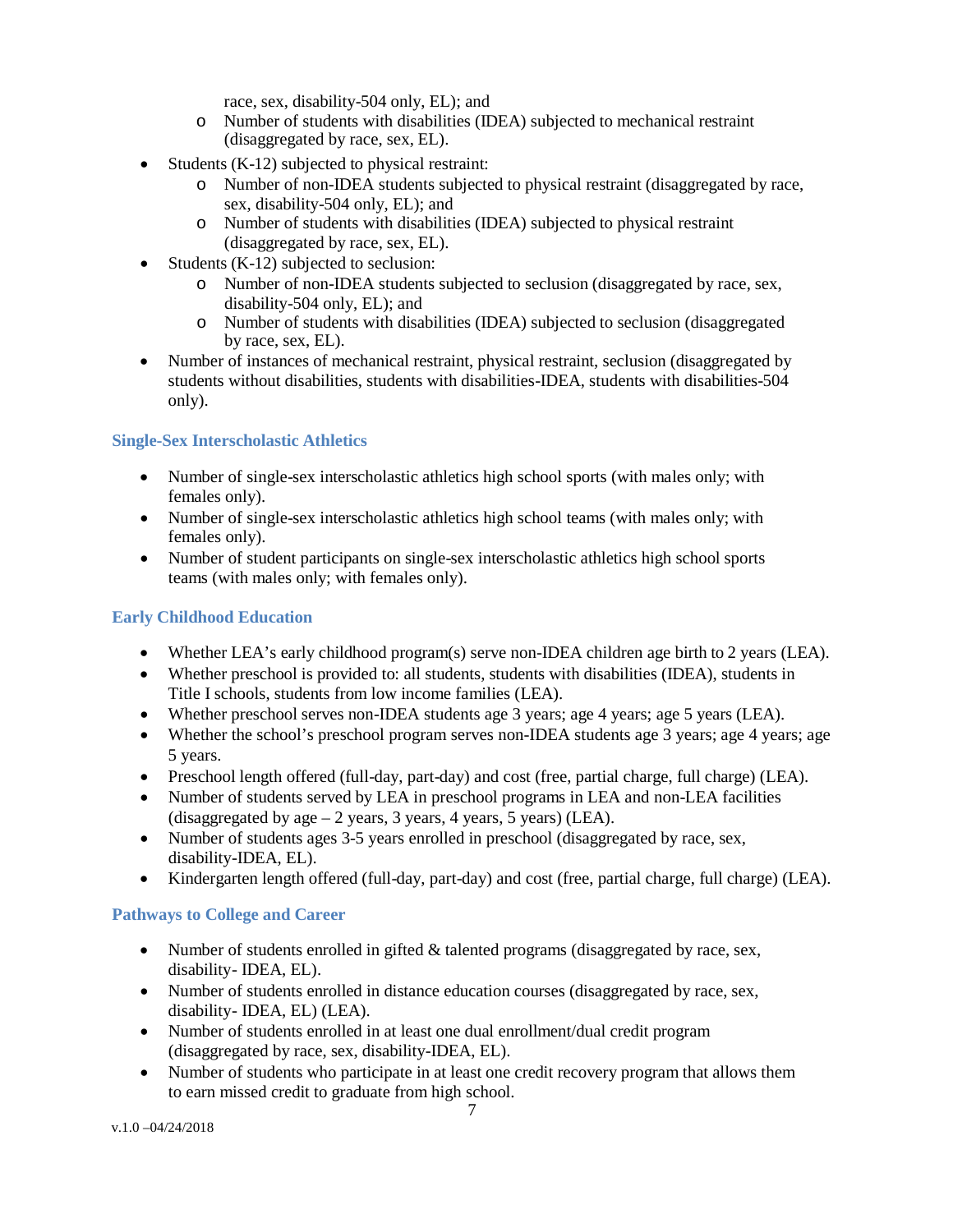- Number of students ages 16-19 years who participated in LEA-operated high school equivalency exam preparation program (disaggregated by race, sex, disability-IDEA, EL) (LEA).
- Number of students enrolled in the International Baccalaureate (IB) Diploma Programme (disaggregated by race, sex, disability-IDEA, EL).
- Number of different Advanced Placement (AP) courses provided.
- Whether students are allowed to self-select for participation in AP courses.
- Number of students enrolled in at least one AP course (disaggregated by race, sex, disability-IDEA, EL).
- Number of students enrolled in at least one AP course in specific subject area (disaggregated by race, sex, disability, EL):
	- o AP math of any kind;
	- o AP science of any kind;
	- o AP computer science of any kind; and
	- o Other AP subjects of any kind (including foreign language).
- Number of students who took one or more AP exams for one or more (which may include all) AP courses enrolled in (disaggregated by race, sex, disability-IDEA, EL).
- Number of students who were enrolled in one or more AP courses but who did not take any AP exams (disaggregated by race, sex, disability-IDEA, EL).
- Number of Algebra I classes in grades 7-8.
- Number of Algebra I classes in grades 7-8 taught by teachers with a mathematics certification.
- Number of students enrolled in Algebra I in grade 7.
- Number of students enrolled in Algebra I in grade 8 (disaggregated by race, sex, disability-IDEA, EL).
- Number of students enrolled in Geometry in grade 8.
- Number of students who passed Algebra I in grade 7.
- Number of students who passed Algebra I in grade 8 (disaggregated by race, sex, disability-IDEA, EL).
- Number of math classes in grades 9-12 (Algebra I, Geometry, Algebra II, Advanced Math, Calculus).
- Number of math classes in grades 9-12 taught by teachers with a mathematics certification (Algebra I, Geometry, Algebra II, Advanced Math, Calculus).
- Number of students enrolled in Algebra I in grades: 9-10; 11-12 (disaggregated by race, sex, disability-IDEA, EL).
- Number of students who passed Algebra I in grades: 9-10; 11-12 (disaggregated by race, sex, disability-IDEA, EL).
- Number of students enrolled in math courses in grades 9-12 (Geometry, Algebra II, Advanced Math, Calculus) (disaggregated by race, sex, disability-IDEA, EL).
- Number of science classes in grades 9-12 (Biology, Chemistry, Physics).
- Number of science classes in grades 9-12 taught by teachers with a science certification (Biology, Chemistry, Physics).
- Number of students enrolled in science classes in grades 9-12 (Biology, Chemistry, Physics) (disaggregated by race, sex, disability-IDEA, EL).
- Number of computer science classes in grades 9-12.
- Number of computer science classes in grades 9-12 taught by teachers with a computer science certification.
- Number of students enrolled in computer science classes in grades 9-12 (disaggregated by race, sex, disability-IDEA, EL).
- Number of students who took SAT, ACT, or both, anytime during school year (disaggregated by race, sex, disability-IDEA, EL).